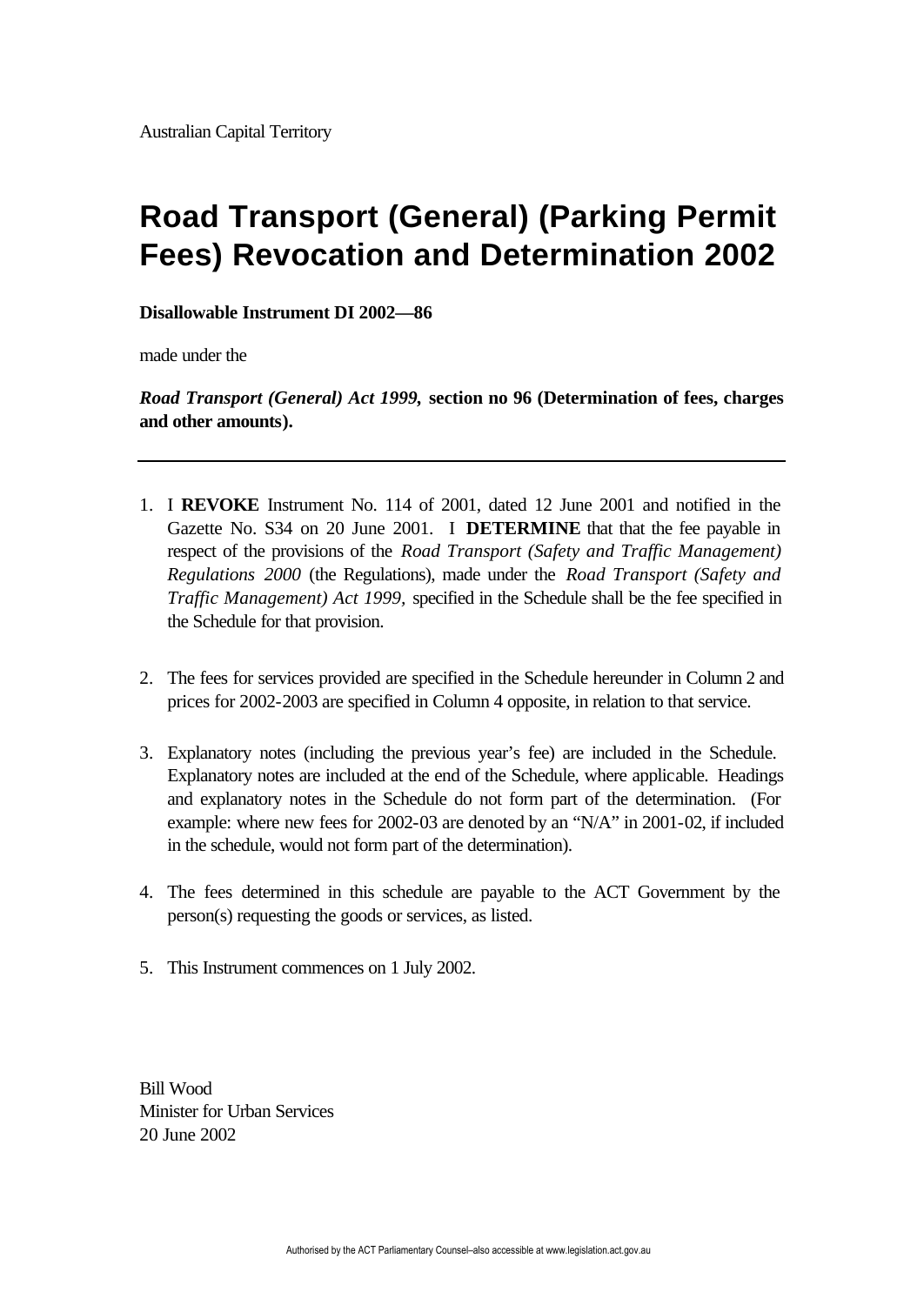#### **Road Transport (Safety and Traffic Management) Regulations 2000 (1) Description of matter for which fee Fee Payable is payable (2) \$ 2001-2002 (3) Fee Payable \$ 2002-2003 (4)** Regulation 100 Grant or renewal of a 'Loading Zone' parking permit 30 minutes, fee payable per annum 380.00 389.00 Regulation 100 Grant or renewal of a 'Loading Zone' parking permit 20 minutes, fee payable per annum 254.00 260.00 Regulation 100 Grant or renewal of a 'Loading Zone' parking permit 10 minutes, fee payable per annum 121.00 124.00 Regulation 100 Grant or renewal of a 'Medical' parking permit for use in CBD 633.00 648.00 Regulation 100 Grant or renewal of a 'Medical' parking permit for use in for use in paid parking areas outside of the CBD 254.00 260.00 Regulation 100 Grant or renewal of a 'Medical' parking permit for use in unpaid parking areas 50.00 51.00 Regulation 100 Grant or renewal of a 'Residents' parking permit for residents of Argyle Square valid for 6 months 15.00 15.00 Regulation 100 Grant or renewal of a 'Residents' parking permit for residents of Argyle Square valid for 12 months 30.00 30.00 Regulation 100 Grant or renewal of a 'Residents' parking permit for residents of Havelock House valid for 12 months 13.00 13.00 Regulation 100 Grant or renewal of a 'Residents' parking permit for residents of Allawah Flats, Bega Flats and Currong Flats - valid for 12 months. 13.00 13.00 Regulation 100 Grant or renewal of a 'Government' parking permit Grant or renewal of a 'Government' parking permit 29.50 30.20

## *THIS IS PAGE 1 OF THE SCHEDULE TO THE DETERMINATION MADE BY THE MINISTER UNDER THE ROAD TRANSPORT (GENERAL) ACT 1999.*